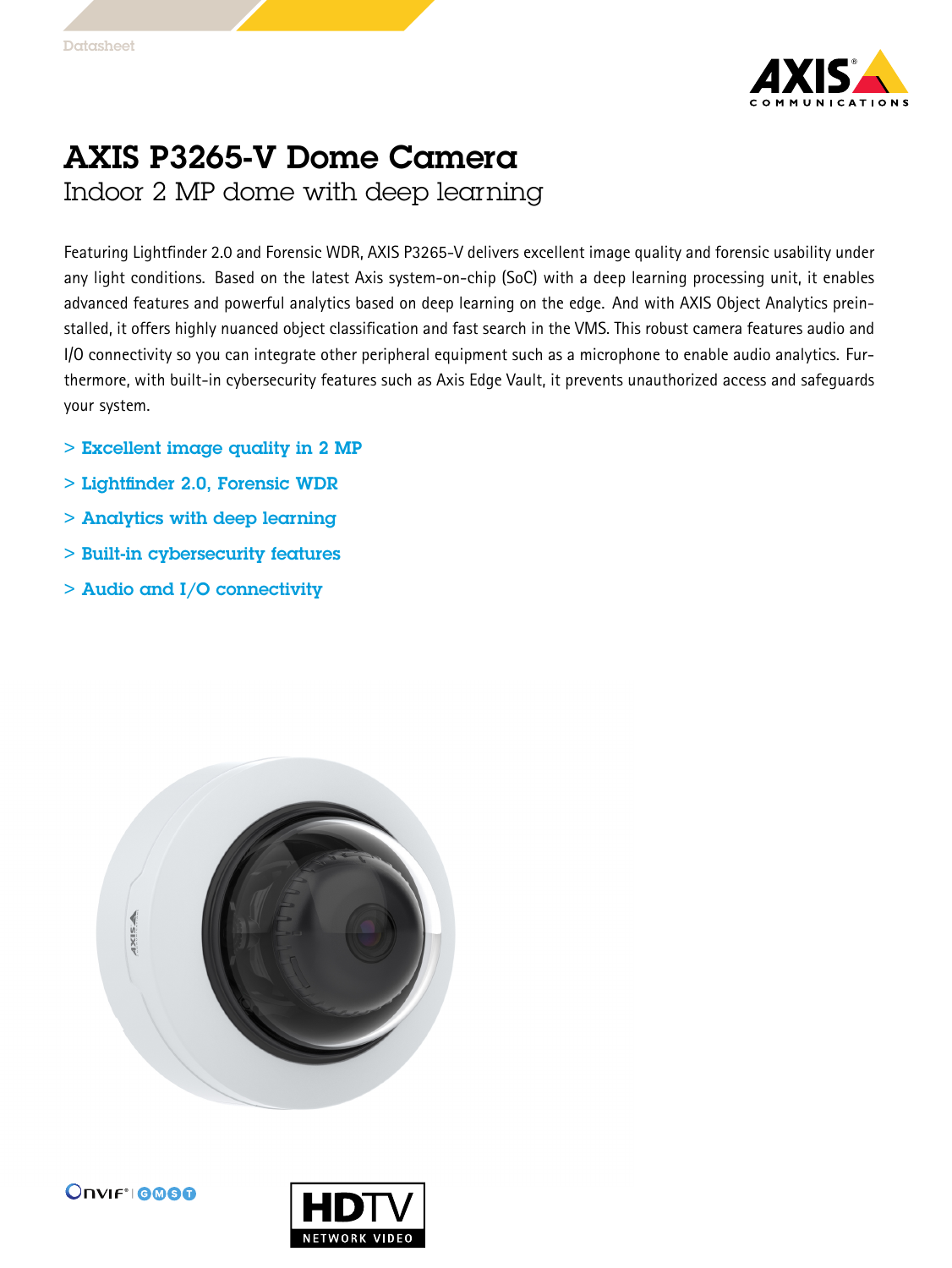## AXIS P3265-V Dome Camera

| Camera                                  |                                                                                                                                                                                                                                                                                                                                                                                                           |  |
|-----------------------------------------|-----------------------------------------------------------------------------------------------------------------------------------------------------------------------------------------------------------------------------------------------------------------------------------------------------------------------------------------------------------------------------------------------------------|--|
| Image sensor                            | 1/2.8" progressive scan RGB CMOS                                                                                                                                                                                                                                                                                                                                                                          |  |
| Lens                                    | Varifocal, 3.4-8.9 mm, F1.8<br>Horizontal field of view: 100°-36°<br>Vertical field of view: 53°-20°<br>Minimum focus distance: 50 cm (20 in)<br>IR corrected, remote zoom and focus, P-Iris control                                                                                                                                                                                                      |  |
| Day and night                           | Automatically removable infrared-cut filter                                                                                                                                                                                                                                                                                                                                                               |  |
| Minimum<br>illumination                 | With Forensic WDR and Lightfinder 2.0:<br>Color: 0.1 lux at 50 IRE, F1.8                                                                                                                                                                                                                                                                                                                                  |  |
|                                         | B/W: 0.02 lux at 50 IRE, F1.8                                                                                                                                                                                                                                                                                                                                                                             |  |
| Shutter speed                           | 1/66500 s to 2 s                                                                                                                                                                                                                                                                                                                                                                                          |  |
| Camera angle<br>adjustment              | Pan +180°, tilt +75°, rotation +175°                                                                                                                                                                                                                                                                                                                                                                      |  |
| System on chip (SoC)                    |                                                                                                                                                                                                                                                                                                                                                                                                           |  |
| Model                                   | ARTPEC-8                                                                                                                                                                                                                                                                                                                                                                                                  |  |
| Memory                                  | 1024 MB RAM, 8192 MB Flash                                                                                                                                                                                                                                                                                                                                                                                |  |
| Compute<br>capabilities                 | Deep learning processing unit (DLPU)                                                                                                                                                                                                                                                                                                                                                                      |  |
| Video                                   |                                                                                                                                                                                                                                                                                                                                                                                                           |  |
| Video<br>compression                    | H.264 (MPEG-4 Part 10/AVC) Baseline, Main, and High Profiles<br>H.265 (MPEG-H Part 2/HEVC) Main Profile<br><b>Motion JPEG</b>                                                                                                                                                                                                                                                                             |  |
| Resolution                              | 1920x1080 to 160x90                                                                                                                                                                                                                                                                                                                                                                                       |  |
| Frame rate                              | With WDR: 25/30 fps with power line frequency 50/60 Hz<br>Without WDR: 50/60 fps with power line frequency 50/60 Hz                                                                                                                                                                                                                                                                                       |  |
| Video streaming                         | Multiple, individually configurable streams in H.264, H.265, and<br>Motion JPEG<br>Axis Zipstream technology in H.264 and H.265<br>Controllable frame rate and bandwidth<br>VBR/ABR/MBR H.264/H.265                                                                                                                                                                                                       |  |
|                                         | Video streaming indicator                                                                                                                                                                                                                                                                                                                                                                                 |  |
| Multi-view<br>streaming                 | Up to 2 individually cropped out view areas in full frame rate                                                                                                                                                                                                                                                                                                                                            |  |
| Image settings                          | Saturation, contrast, brightness, sharpness, Forensic WDR: up to<br>120 dB depending on scene, white balance, day/night threshold,<br>local contrast, tone mapping, exposure mode, exposure zones,<br>defogging, barrel distortion correction, compression, rotation: 0°,<br>90°, 180°, 270° including Corridor Format, mirroring, dynamic<br>text and image overlay, privacy masks, polygon privacy mask |  |
| Pan/Tilt/Zoom                           | Digital PTZ, preset positions                                                                                                                                                                                                                                                                                                                                                                             |  |
| Audio                                   |                                                                                                                                                                                                                                                                                                                                                                                                           |  |
| Audio streaming                         | Two-way, full duplex                                                                                                                                                                                                                                                                                                                                                                                      |  |
| Audio encoding                          | 24bit LPCM, AAC-LC 8/16/32/44.1/48 kHz, G.711 PCM 8 kHz,<br>G.726 ADPCM 8 kHz, Opus 8/16/48 kHz<br>Configurable bit rate                                                                                                                                                                                                                                                                                  |  |
| Audio<br>input/output                   | External microphone input, line input, digital input with ring<br>power, line output, automatic gain control                                                                                                                                                                                                                                                                                              |  |
| <b>Network</b>                          |                                                                                                                                                                                                                                                                                                                                                                                                           |  |
| Security                                | Password protection, IP address filtering, HTTPS <sup>a</sup> encryption,<br>IEEE 802.1x (EAP-TLS) <sup>a</sup> network access control, digest<br>authentication, user access log, centralized certificate<br>management, brute force delay protection, signed firmware,<br>secure boot<br>signed video, Axis Edge Vault, Axis device ID, secure keystore<br>(CC EAL4 certified)                          |  |
| Supported<br>protocols                  | IPv4, IPv6 USGv6, ICMPv4/ICMPv6, HTTP, HTTPS <sup>a</sup> , HTTP/2,<br>TLSª, QoS Layer 3 DiffServ, FTP, SFTP, CIFS/SMB, SMTP, mDNS<br>(Bonjour), UPnP®, SNMP v1/v2c/v3 (MIB-II), DNS/DNSv6, DDNS,<br>NTP, RTSP, RTCP, RTP, SRTP, TCP, UDP, IGMPv1/v2/v3, DHCPv4/v6,<br>ARP, SOCKS, SSH, SIP, LLDP, CDP, MQTT v3.1.1, Syslog, Link-Local<br>address (ZeroConf)                                             |  |
| System integration                      |                                                                                                                                                                                                                                                                                                                                                                                                           |  |
| Application<br>Programming<br>Interface | Open API for software integration, including VAPIX® and<br>AXIS Camera Application Platform; specifications at <i>axis.com</i><br>One-click cloud connection                                                                                                                                                                                                                                              |  |

|                                          | ONVIF® Profile G, ONVIF® Profile M, ONVIF® Profile S, and<br>ONVIF <sup>®</sup> Profile T, specification at onvif.org<br>Support for Session Initiation Protocol (SIP) for integration with<br>Voice over IP (VoIP) systems, peer to peer or integrated with<br>SIP/PBX.                                                                                                                                                                                                                                                                                                                                                                                                                                                                                                                                                                                                                                                                                                                                                                        |
|------------------------------------------|-------------------------------------------------------------------------------------------------------------------------------------------------------------------------------------------------------------------------------------------------------------------------------------------------------------------------------------------------------------------------------------------------------------------------------------------------------------------------------------------------------------------------------------------------------------------------------------------------------------------------------------------------------------------------------------------------------------------------------------------------------------------------------------------------------------------------------------------------------------------------------------------------------------------------------------------------------------------------------------------------------------------------------------------------|
| Onscreen<br>controls                     | Day/night shift<br>Defogging<br>Wide dynamic range<br>Video streaming indicator                                                                                                                                                                                                                                                                                                                                                                                                                                                                                                                                                                                                                                                                                                                                                                                                                                                                                                                                                                 |
| Event conditions<br><b>Event actions</b> | Analytics, external input, supervised external input, virtual inputs<br>through API<br>Audio: audio clip playing, audio clip currently playing<br>Call: state, state change<br>Device status: above operating temperature, above or below<br>operating temperature, below operating temperature, within<br>operating temperature, IP address removed, new IP address,<br>network lost, system ready, ring power overcurrent protection,<br>live stream active<br>Digital audio: digital signal contains Axis metadata, digital signal<br>has invalid sample rate, digital signal missing, digital signal okay<br>Edge storage: recording ongoing, storage disruption, storage<br>health issues detected<br>I/O: digital input, manual trigger, virtual input<br>MQTT: subcribe<br>Scheduled and recurring: schedule<br>Video: average bitrate degradation, day-night mode, live stream<br>open, tampering<br>Overlay text, external output activation, play audio clip, zoom<br>preset, day/night mode, flash status LED, use lights, set defog |
|                                          | mode, set WDR mode<br>Calls: end SIP call, make SIP call, answer call<br>$1/O$ : toggle $1/O$ once, toggle $1/O$ while the rule is active<br>MQTT: publish<br>Notification: email, HTTP, HTTPS, TCP, and SNMP trap<br>Pre- and post-alarm video or image buffering for recording or<br>upload<br>Record video: SD card and network share<br>Upload of images or video clips: FTP, SFTP, HTTP, HTTPS, network<br>share, and email                                                                                                                                                                                                                                                                                                                                                                                                                                                                                                                                                                                                                |
| Data streaming                           | Event data                                                                                                                                                                                                                                                                                                                                                                                                                                                                                                                                                                                                                                                                                                                                                                                                                                                                                                                                                                                                                                      |
| Built-in<br>installation aids            | Remote zoom and focus, straighten image, pixel counter, level                                                                                                                                                                                                                                                                                                                                                                                                                                                                                                                                                                                                                                                                                                                                                                                                                                                                                                                                                                                   |
|                                          | grid                                                                                                                                                                                                                                                                                                                                                                                                                                                                                                                                                                                                                                                                                                                                                                                                                                                                                                                                                                                                                                            |
| Analytics                                |                                                                                                                                                                                                                                                                                                                                                                                                                                                                                                                                                                                                                                                                                                                                                                                                                                                                                                                                                                                                                                                 |
| <b>AXIS Object</b><br>Analytics          | Object classes: humans, vehicles (types: cars, buses, trucks,<br>bikes)<br>Trigger conditions: line crossing, object in area<br>Up to 10 scenarios<br>Metadata visualized with color-coded bounding boxes<br>Polygon include/exclude areas<br>Perspective configuration<br><b>ONVIF Motion Alarm event</b>                                                                                                                                                                                                                                                                                                                                                                                                                                                                                                                                                                                                                                                                                                                                      |
| Applications                             | Included<br>AXIS Object Analytics<br>AXIS Video Motion Detection, active tampering alarm, audio<br>detection<br>Support for AXIS Camera Application Platform enabling<br>installation of third-party applications, see <i>axis.com/acap</i>                                                                                                                                                                                                                                                                                                                                                                                                                                                                                                                                                                                                                                                                                                                                                                                                     |
| General                                  |                                                                                                                                                                                                                                                                                                                                                                                                                                                                                                                                                                                                                                                                                                                                                                                                                                                                                                                                                                                                                                                 |
| Casing                                   | IP52- and IK10-rated<br>Polycarbonate hard coated dome<br>Polycarbonate casing<br>Color: white NCS S 1002-B<br>For repainting instructions, go to the product's support<br>page. For information about the impact on warranty, go to<br>axis.com/warranty-implication-when-repainting.                                                                                                                                                                                                                                                                                                                                                                                                                                                                                                                                                                                                                                                                                                                                                          |
| Mounting                                 | Mounting bracket with junction box holes (double-gang,<br>single-gang, and 4" octagon) and for wall or ceiling mount<br>1/4"-20 UNC tripod screw thread                                                                                                                                                                                                                                                                                                                                                                                                                                                                                                                                                                                                                                                                                                                                                                                                                                                                                         |
| Sustainability                           | PVC and BFR/CFR free, 4.4% recycled plastics                                                                                                                                                                                                                                                                                                                                                                                                                                                                                                                                                                                                                                                                                                                                                                                                                                                                                                                                                                                                    |
| Power                                    | Power over Ethernet (PoE) IEEE 802.3af/802.3at Type 1 Class 2<br>Typical 3 W, max 5.1 W                                                                                                                                                                                                                                                                                                                                                                                                                                                                                                                                                                                                                                                                                                                                                                                                                                                                                                                                                         |